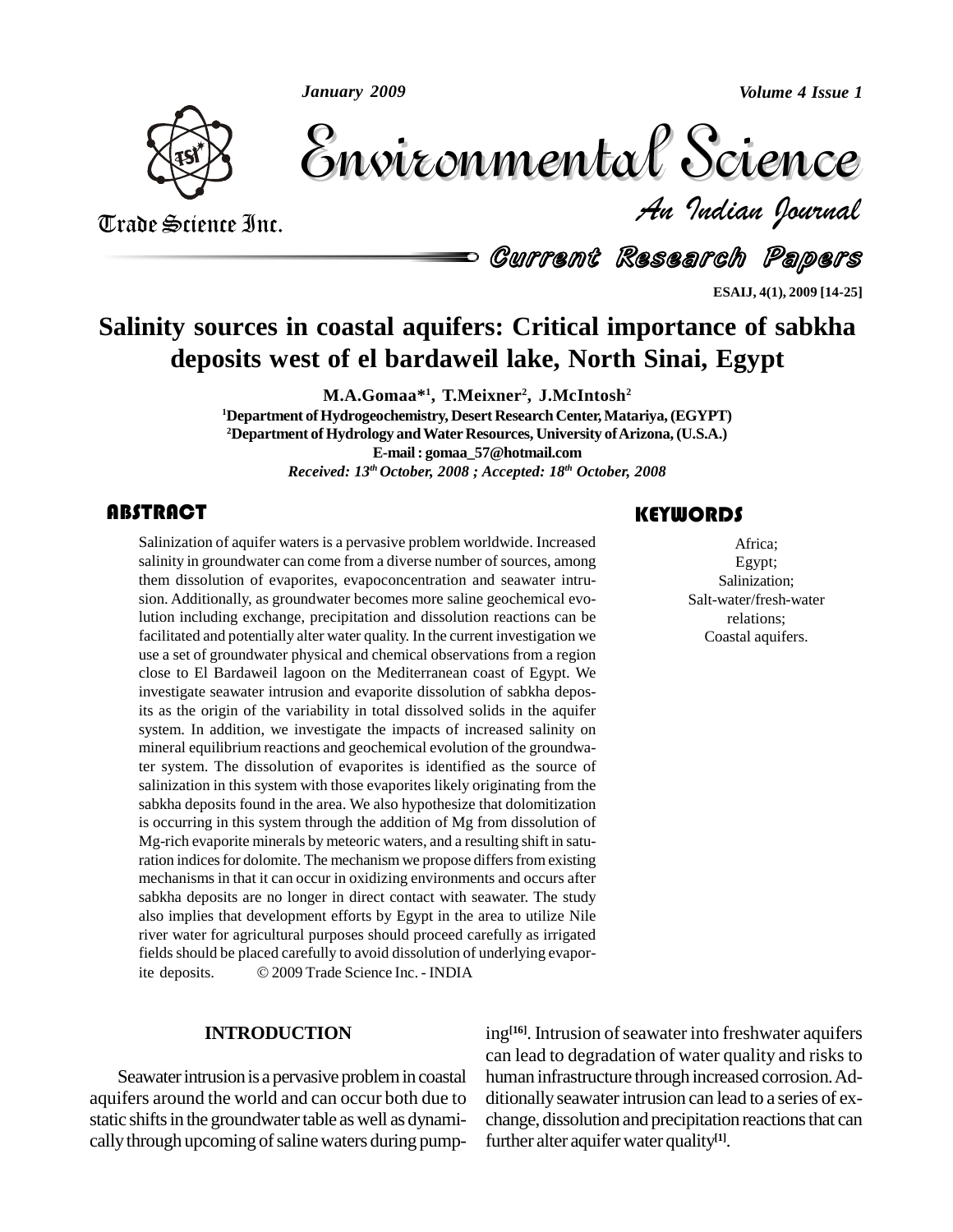While seawater intrusion can be induced by human activities it is also well known to occur due to natural interactions between land and sea in coastal sabkha environments<sup>[13]</sup>. In these environments it is well established that dolomitization can occur<sup>[4]</sup> although it need not occurin a given sabkha environment **[6]**. Since it is still not certain how the hydrology of sabkhas function and what role theymay play in dolomite formation in modern times(and by inference in geologic time) **[6,13]** additional studies on the hydrologic and geochemical processesin coastal environments where sabkhas are present are necessary.

Due to their geographic position sabkhas represent the terminus of terrestrial aquifer systems. As fresh groundwaters (Cl < 200 mmol/L) migrate through sabkha deposits, they dissolve solutes from evaporite minerals. It has been shown that direct rainfall and subsequent infiltration and recharge can also be a major source of water in sabkha dominated regions. It is likely that until mineral dissolution and evapoconcentration occur that local recharge resultsin a freshwater lens overlying more brackish waters. In either of these situations, asfresh and saline waters mix and fresh water inputs interact with sabkha deposits the chemistry of the system will continue to evolve and be subject to a series of dissolution and precipitation reactions. Given that sabkha deposits are one of several places where dolomitization is currently occurring investigations of fresh/saline water interaction should prove a productive avenue for research into the possible controls on dolomitization.

While much research has been done on sabkha systems and in parallel much work has been done on seawater intrusion there are few studies that focus on understanding the salinization of groundwatersin near coastal environments where both sabkha and seawater intrusion processes are occurring. Here, we investigate the geochemical evolution of groundwatersin a near coastal environment on the north coast of Egypt between the Nile Delta and the edge of El Bardaweil Lake (a coastal lagoon). The land surface above the aquifer system varies between sand dunes and the surface ex pression of sabkha deposits. These surface properties allow for both local recharge and more regionally driven hydraulic gradients. This setting is ideal for investigating the following questions:

(1)Are salinitydifferencesin this coastal aquifer caused by evaporite dissolution or seawater intrusion ?



**Figure 1:MapofRegionbetweenElBardaweilandElTina Plain. Crosschecked areas are surface expressions of Sabkhas. Coastal plain, Aeolian sand and mobile sand dunes are all areas dominated by sanddeposits of different types andgeomorphic mobility**

- $(2)$  How does chemical evolution of the system affect the diagenetic reactions that are occurring ?
- (3) What insight can conditions observed here tell us about mineral precipitation conditions in other hydrogeologic systems ?

#### **Site description**

The investigated area is located immediately to the<br>t of El Bardaweil Lake, North Sinai, Egypt. It lies<br>ghly within a rectangle defined by 30° 55' N and west of El Bardaweil Lake, North Sinai, Egypt. It lies<br>roughly within a rectangle defined by 30° 55' N and<br>31° 5' N and 32° 30' E and 32° 45' E. Aeolian sand, roughly within a rectangle defined by  $30^{\circ} 55'$  N and 31° 5' N and 32° 30' E and 32° 45' E. Aeolian sand, silt, clay, shell fragments related to the Quaternary period cover the surface of the study area. At El Tina plain, the thickness of the Quaternary deposits is about 455 m. These deposits are sand, silt and clay, where the main source of deposition is the Nile River (Pelusium) with normal regression of the Mediterranean Sea. In the subsurface, the geologic succession is represented by Pre-Miocene calcareous deposits, Miocene and Pliocene clay, Lower Pleistocene (Kurkar Formation) and Upper Pleistocene (gravellydeposits)(Figure 1).

*An Indian Journal* the south, depressions between aeolian dunes upland connected to El Bardaweil lake (a coastal sabkha). To<br>the south depressions between soolien dunce unland Science<br>Supland<br>we to the<br>h (conti-<br>t.<br>Science Close to the Mediterranean Sea, marshes and ponds comprise large fractions of the surface of the study area. Most of these lentic and near lentic environments are deposits are covered with sabkha deposits due to the evaporation of seawater/groundwater or both (continental sabkha) during the recent geologic past.

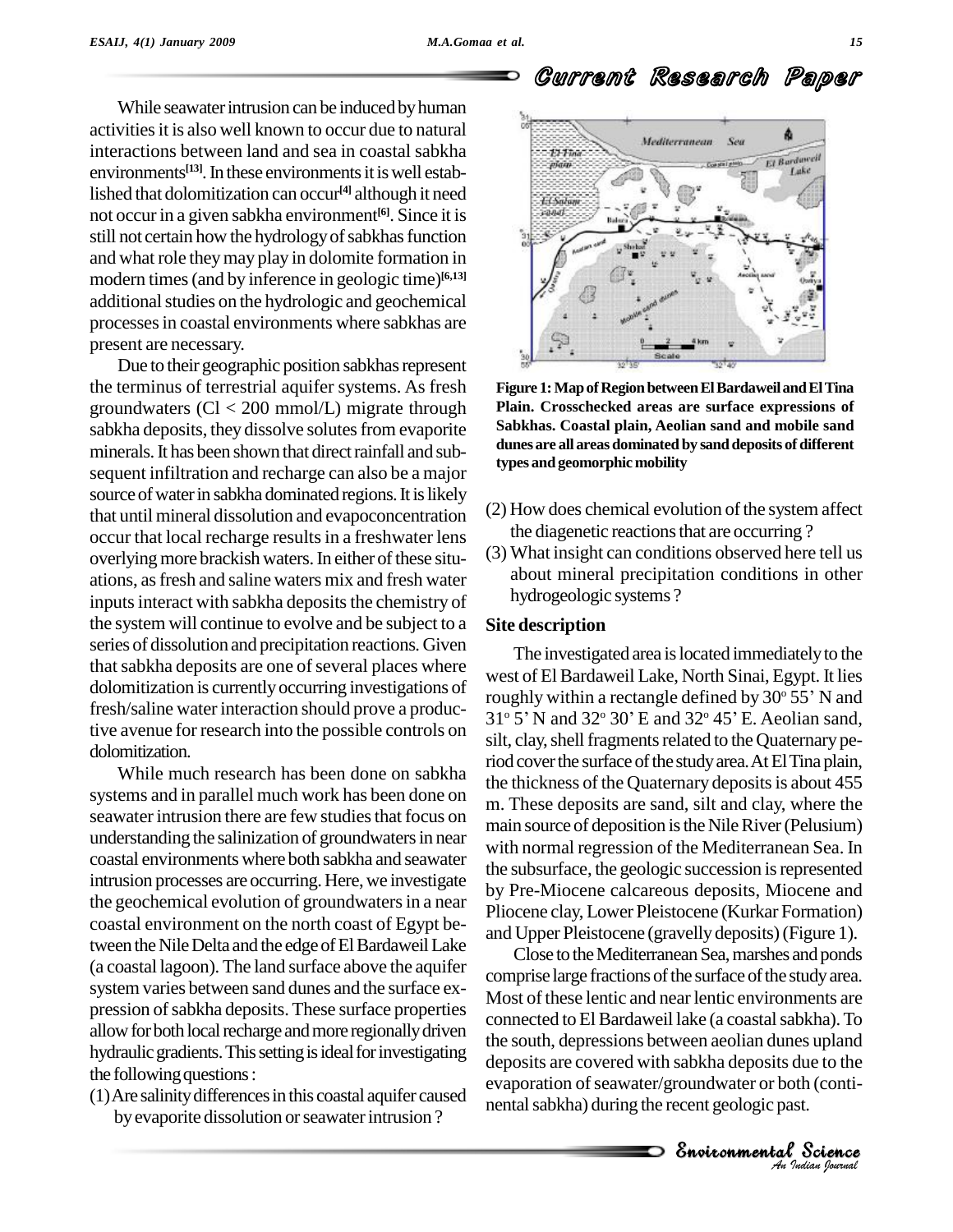## Current Research Paper **METHODS**

#### **Sampling**

In the investigated area, 70 groundwater samples were collected during March (2007). The depths to the groundwater surface were measured using an electric line sounder(Richter measuring tool, 100-200 m) and well locations were estimated using a field GPS instrument (Magellan colour trak). Samples were collected using a peristaltic pump at the surface. Samples for analyses were immediately filtered through 0.45 micrometer cellulose membrane filters. The performed chemical analyses included the determination of E.C, pH, T.D.S, Ca, Mg, Na, K, Alkalinity,  $SO_4$ , Cl, and  $\frac{OCCU(1)}{CU(2)}$ Br. These groundwater sample analyses were carried

out at the central lab of Desert Research Center ac cording to the methods adopted by Fishman and Friedman<sup>[12]</sup>, and Rainwater and Thatcher<sup>[12]</sup>. The instruments used were a pH meter, E.C meter, Flame photometer, Spectrophotometer, Ion analyzer(Ion Selective Electrode) and ICP.

These data were subsequently used in graphical analyses to understand geochemical interactions within the aquifer system. These graphs included mixing plots as well as graphs of ion ratios. Comparisons were made to seawater composition and the population of samples was divided according to high and low chloride con centrations to aid in the visualization of the processes occurring in the aquifer system (TABLES 1-6, inclusive).

| Well<br>no.      | Lat.                        | Long.                       | D.T.W<br>(m)   | W.L(m)       | Well<br>No. | Lat.                       | Long.                       | D.T.W<br>(m)     | W.L<br>(m) |
|------------------|-----------------------------|-----------------------------|----------------|--------------|-------------|----------------------------|-----------------------------|------------------|------------|
| $\mathbf{1}$     |                             | 30.9279418726 32.5099574182 | 0.5            | 7.96         | 36          |                            | 31.0168781623 32.6370654319 | 6                |            |
| $\sqrt{2}$       |                             | 30.9326679584 32.5136189511 | 1.44           | 7.56         | 37          | 31.022033903               | 32.6279115451               | 1.35             | $-1$       |
| $\mathfrak{Z}$   | 30.9396854779 32.50760356   |                             | 3              |              | 38          | 31.0241821184              | 32.633403899                | 5.5              |            |
| $\overline{4}$   |                             | 30.9359618906 32.5455267274 | 2.6            | 6.6          | 39          |                            | 31.0238956817 32.6378500149 | 9                |            |
| $\mathfrak s$    | 30.9525748                  | 32.5452651816               | 2.4            | 6.12         | 40          |                            | 31.0237524634 32.6572039174 | 0.85             | 8.45       |
| $\sqrt{6}$       |                             | 30.9845116536 32.5334959453 | 3              |              | 41          | 31.0277624873              | 32.652757747                | 4.3              | 2.7        |
| $\boldsymbol{7}$ | 30.9822202199 32.5434344151 |                             | 3.69           | 0.45         | 42          |                            | 31.0390764375 32.6279115451 | 13.5             |            |
| $8\,$            |                             | 30.9774941341 32.5633114093 | 4.5            | 1.18         | 43          |                            | 31.0382171275 32.6226807916 | 3.71             | 2.29       |
| 9                |                             | 30.9746298569 32.5803114537 | 5              | 1.04         | 44          |                            | 31.0449482402 32.6284346368 | $\tau$           |            |
| 10               |                             | 30.9729112667 32.5897268318 | $\overline{4}$ |              | 45          |                            | 31.0499607328 32.6286961827 | $\boldsymbol{7}$ | 1.17       |
| 11               |                             | 30.9235022236 32.5818806743 | 2.52           | 7.4          | 46          |                            | 31.0511064496 32.6221576999 | 3.5              | $-2.92$    |
| 12               |                             | 30.9346729554 32.6263423245 | 2.1            | 3.2          | 47          |                            | 31.0624204297 32.6276499992 | 11               | 1.19       |
| 13               | 30.9255072206 32.6305269491 |                             | 1.63           | 0.37         | 48          |                            | 31.0714429462 32.6247731039 | 8                |            |
| 14               | 30.9664666206 32.6130038131 |                             |                |              | 49          |                            | 31.0629932732 32.6187576583 | 6                | 1.89       |
| 15               |                             | 30.9797855678 32.6098653719 | 6.12           | 5.35         | 50          |                            | 31.0645686451 32.6124807214 | 8                |            |
| 16               |                             | 30.9868030873 32.5991422645 | 3.7            | 3.96         | 51          |                            | 31.0733047249 32.6143115424 | $\tau$           | 1.78       |
| 17               |                             | 31.0114360147 32.5808344909 | $\mathfrak{Z}$ | 3.92         | 52          |                            | 31.0758825953 32.6101269177 |                  |            |
| 18               | 31.0177374424 32.583188349  |                             | 2.5            |              | 53          |                            | 31.0680057956 32.6017576685 | 2.5              | 3.37       |
| 19               |                             | 31.0088581443 32.5886807029 | 2.2            | 3.76         | 54          |                            | 31.0389332192 32.5962653146 | 9.95             | $-0.3$     |
| $20\,$           |                             | 31.0185967226 32.6072499679 | $\sqrt{2}$     |              | 55          |                            | 31.0767418755 32.5884191571 | 3                | 3.51       |
| 21               | 31.0100038611 32.61221923   |                             | 0.5            | 3.14         | 56          |                            | 31.0415110896 32.5716806586 |                  |            |
| 22               |                             | 30.9969713207 32.6098653719 | 5.35           |              | 57          | 31.076169032               | 32.5698498921               | 3                | 1.17       |
| 23               | 30.9916723914 32.609603826  |                             | 4.85           | 3.82         | 58          | 31.0753097219 32.563834501 |                             | $6\,$            |            |
| 24               |                             | 30.9812177214 32.6229422829 | 7.82           | 3.54         | 59          |                            | 31.0768850938 32.5536344308 |                  |            |
| 25               |                             | 30.9873759607 32.6344500279 | 3.75           |              | 60          |                            | 31.0668600788 32.5528498478 | 8.7              | 0.96       |
| 26               | 30.985084527                | 32.64648081                 | 3.6            | 0.41         | 61          |                            | 31.0525386031 32.5596498764 | 6                | 1.94       |
| $27\,$           |                             | 30.970619833 32.6595577756  | 6.8            | $-2.72$      | 62          |                            | 31.0498175144 32.5528498478 | 5.85             | 2.65       |
| 28               |                             | 30.9802152229 32.6760347282 | 0.98           | $\mathbf{1}$ | 63          | 31.0627068365              | 32.548926769                | 5                | 2.6        |
| 29               |                             | 30.9869463057 32.6598193215 |                |              | 64          | 31.072159008               | 32.5476190397               | 6                | 2.28       |
| 30               |                             | 30.9996924094 32.6572039174 | 3              |              | 65          |                            | 31.0763122204 32.5452651816 | 3.1              | 3.85       |
| 31               | 30.9995491911 32.645696227  |                             | $\tau$         | 0.68         | 66          |                            | 31.0682922024 32.5426498321 | $\mathfrak{Z}$   |            |
| 32               | 31.0002652529 32.6336653903 |                             | 2.05           | 3.57         | 67          | 31.062133993               | 32.5429113234               | $\,8\,$          | 2.71       |
| 33               |                             | 31.0052777754 32.6300038574 | 1.8            | 3.3          | 68          |                            | 31.0525386031 32.5395113364 | 5                |            |
| 34               | 31.0088581443 32.6454346811 |                             | 3.5            | 2.55         | 69          |                            | 31.0301971095 32.5157112634 | 5.3              | 1.71       |
| 35               |                             | 31.0118656398 32.6781270405 | 2.75           | 3.85         | 70          |                            | 31.0582671874 32.5196343967 | 6                | 6.65       |

#### **TABLE1:Longitudes and latitudes andsome hydrogeological data**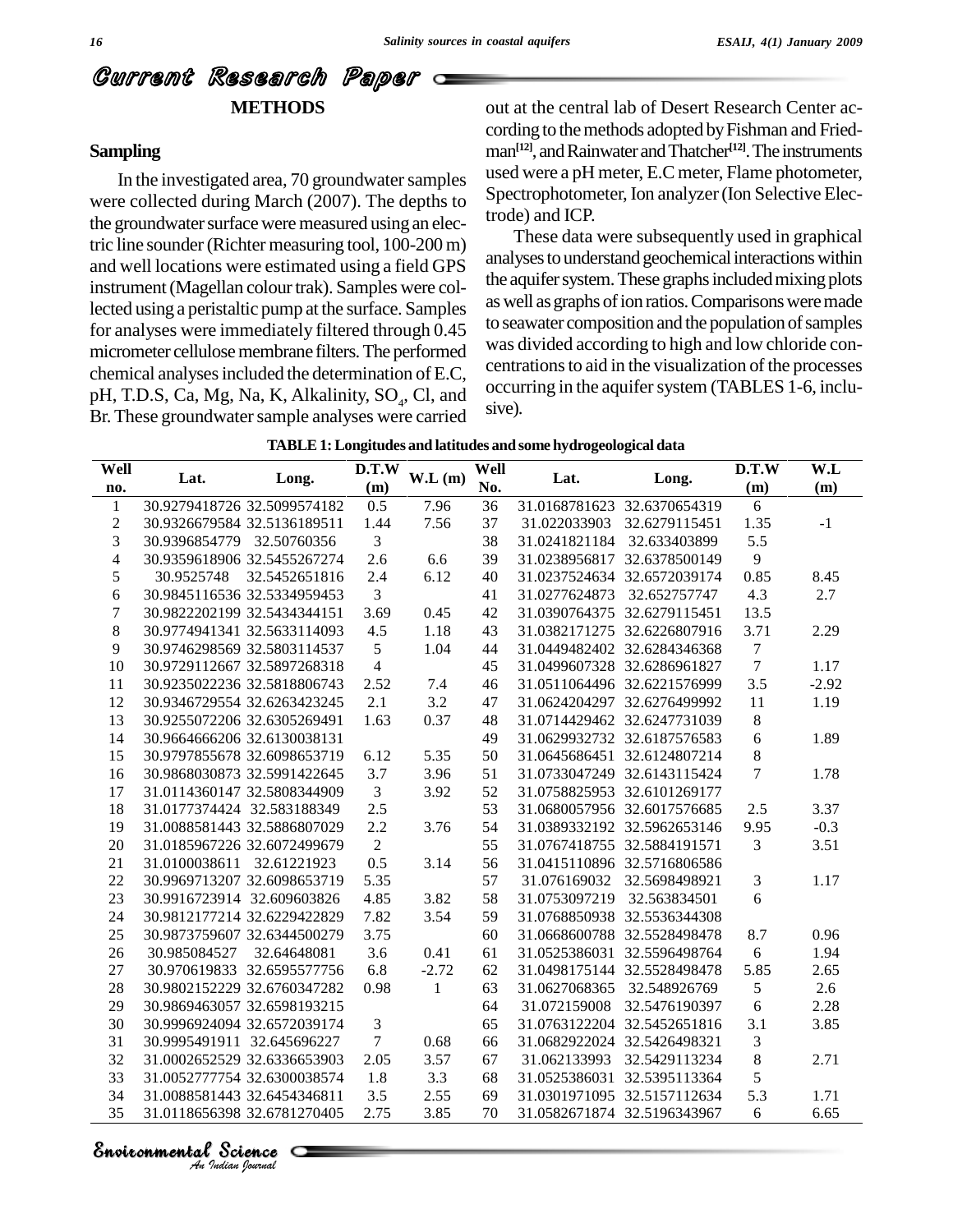|  | TABLE 2 : The hydrochemical analyses data of the groundwater samples (mg/l) |  |
|--|-----------------------------------------------------------------------------|--|
|  |                                                                             |  |

| Well<br>no.           | $\mathbf{p}$ | E.C    | <b>TDS</b><br>(mg/l) | Ca     | Mg     | <b>Na</b> | K                | CO <sub>3</sub> | HCO <sub>3</sub> | SO <sub>4</sub> | $CI$    | <b>Alkalinity</b><br>as $CaCO3$ |
|-----------------------|--------------|--------|----------------------|--------|--------|-----------|------------------|-----------------|------------------|-----------------|---------|---------------------------------|
| $\mathbf{1}$          | 8.4          | 6510   | 4166                 | 224    | 145.8  | 950       | 23               | 4.35            | 57.49            | 512.5           | 1944.25 | 54.41016                        |
|                       | $7.7\,$      | 5450   | 3488                 | 187.1  | 95.54  | 1000      | $20\,$           | Nil             | 110.71           | 400             | 1730.8  | 90.81757                        |
| $\boldsymbol{2}$<br>3 | 8.3          | 8260   | 5286                 | 400    | 170.1  | 1100      | 39               | 2.18            | 61.92            | 733.33          | 2398.75 | 54.42751                        |
|                       |              |        |                      |        | 287.28 |           |                  |                 |                  |                 |         |                                 |
| $\overline{4}$        | 7.8          | 10859  | 6950                 | 394    |        | 1800      | 56               | Nil             | 224.78           | 800             | 3500.9  | 184.3914                        |
| 5                     | 7.1          | 4518   | 2892                 | 150.6  | 90.36  | 810       | $\boldsymbol{9}$ |                 | 104              | 380             | 1400.2  | 85.31323                        |
| 6                     | 8.3          | 3760   | 2406                 | 152    | 29.16  | 520       | 24               | 4.35            | 70.77            | 80              | 1111    | 65.304                          |
| $\sqrt{ }$            | $8\,$        | 2357   | 1509                 | 94.57  | 43.09  | 420       | 11               |                 | 104              | 160             | 728.7   | 85.31323                        |
| $8\,$                 | 8.3          | 6110   | 3910                 | 280    | 140.94 | 825       | 19.5             |                 | 66.34            | 350             | 1893.75 | 54.42                           |
| 9                     | 8.4          | 6250   | 4000                 | 280    | 121.5  | 860       | 19.5             |                 | 66.35            | 400             | 1893.75 | 54.4282                         |
| 10                    | 8.3          | 6420   | 4018                 | 256    | 126.36 | 850       | 16               | 4.35            | 66.35            | 425             | 1792.75 | 61.67819                        |
| 11                    | 7.8          | 38906  | 24900                | 510.2  | 1549.7 | 4300      | 31               | 41.09           | 20.89            | 538.8           | 11621.7 | 85.61974                        |
| 12                    | 8.8          | 2700   | 1728                 | 48     | 58.32  | 420       | 37               | 4.35            | 112.79           | 280             | 662.4   | 99.77383                        |
| 13                    | 7.4          | 6701   | 4289                 | 98.3   | 154.85 | 1250      | 15               | 7.74            | 106.64           | 520             | 2192.89 | 100.3789                        |
| 14                    | 8.2          | 13520  | 8652                 | 608    | 306.18 | 1750      | 33               |                 | 53.08            | 400             | 4469.25 | 43.54256                        |
| 15                    | 7.9          | 23062  | 14760                | 612.24 | 619.9  | 2760      | 23               | 16.43           | 45.95            | 2072            | 5544    | 65.07699                        |
| 16                    | 8.3          | 4706   | 3012                 | 114.28 | 71.82  | 940       | $\mathbf{9}$     |                 | 132.85           | 220             | 1591    | 108.9794                        |
| 17                    | 8.1          | 9500   | 6080                 | 392    | 193.18 | 1700      | 19.5             |                 | 35.38            | 1000            | 3156.25 | 29.0229                         |
| 18                    | 8.2          | 11910  | 7622                 | 464    | 222.34 | 1800      | 30.5             | 13.05           | 26.34            | 900             | 3512    | 43.35719                        |
| 19                    | 7.9          | 11000  | 7041                 | 354.67 | 257.35 | 1800      | 36               |                 | 117.42           | 875             | 3659.47 | 96.32192                        |
| $20\,$                | 8            | 23000  | 14720                | 1080   | 279.45 | 3700      | 32               | 4.35            | 79.61            | 1900            | 6767    | 72.55563                        |
| 21                    | 8.1          | 15860  | 10150                | 702    | 388.8  | 2000      | 32               |                 | 84.04            | 1250            | 4710    | 68.93965                        |
| $22\,$                | $7.1\,$      | 5580   | 3571                 | 257.14 | 4.96   | 925       | 13               | 12.32           | 142.05           | 344.05          | 1633.5  | 137.0597                        |
| 23                    | 7.8          | 10615  | 6794                 | 384.2  | 245.38 | 1750      | 16.5             |                 | 106.01           | 850             | 3495    | 86.96207                        |
| 24                    | $7.7\,$      | 7662   | 4904                 | 330.2  | 224.43 | 1200      | 16               | 19.8            | 127.45           | 500             | 2550.2  | 137.5497                        |
| 25                    | 8.3          | 15020  | 9612                 | 284    | 228.42 | 2700      | 43.5             | 18.87           | 77.4             | 420             | 5100.5  | 94.9427                         |
| 26                    | 7.9          | 10479  | 6707                 | 177.33 | 149.62 | 2200      | 35               | 13.2            | 201.3            | 400             | 3631.2  | 187.1303                        |
| $27\,$                | 7.1          | 55100  | 35264                | 2060   | 952.1  | 8460      | 40               | 41.12           | 170.36           | 1400            | 18500   | 208.2829                        |
| 28                    | 7.6          | 115312 | 73800                | 612.24 | 2355.6 | 19000     | 300              | 61.64           | 29.14            | 680             | 35815   | 126.6373                        |
| 29                    | 8.2          | 22900  | 14656                | $78\,$ | 19.44  | 5100      | 58               |                 | 207.83           | 860             | 7575    | 170.487                         |
|                       |              | 1338   |                      |        |        | 225       |                  | 20.4            |                  |                 |         |                                 |
| 30                    | 8.9          |        | 856                  | $30\,$ | 12.44  |           | 10               |                 | 190.11           | 80              | 234.15  | 189.9509                        |
| 31                    | 8            | 2512   | 1608                 | 157.63 | 95.76  | 280       | $\sqrt{6}$       |                 | 134.39           | 443.3           | 544     | 110.2427                        |
| 32                    | 7.4          | 21229  | 13587                | 784.28 | 571.71 | 3500      | 81               |                 | 221.43           | 1300            | 7240.2  | 181.6433                        |
| 33                    | 7.9          | 5734   | 3670                 | 295.26 | 136.46 | 850       | 23               | 6.6             | 140.91           | 600             | 1688.2  | 126.5912                        |
| 34                    | 8.7          | 4800   | 3072                 | 418    | 98.41  | 460       | 18               | 4.35            | 90.67            | 860             | 1010    | 81.62836                        |
| 35                    | $8\,$        | 50220  | 32141                | 2064.1 | 972.77 | 8486.7    | 39.93            | 45.52           | 168.28           | 1450            | 18563   | 213.91                          |
| 36                    | 8.3          | 10320  | 6604                 | 770    | 256.36 | 1000      | $32\,$           |                 | 97.31            | 1150            | 2903.75 | 79.82529                        |
| 37                    | 8.1          | 9942   | 6362                 | 43.86  | 150.17 | 1638.7    | 43               | 16.55           | 101              | 1260            | 2722.5  | 110.4356                        |
| 38                    | 8.2          | 10880  | 6963                 | 533.12 | 166.7  | 1600      | 49               |                 | 44.23            | 400             | 3480    | 36.28273                        |
| 39                    | 8.6          | 3600   | 2304                 | 156.8  | 85.73  | 510       | 17               |                 | 99.52            | 120             | 1200    | 81.6382                         |
| 40                    | 7.3          | 116250 | 74400                | 1632.6 | 2107.6 | 18000     | 198              |                 | 125.34           | 5923.5          | 34155   | 102.8188                        |
| 41                    | 8.1          | 2140   | 1370                 | 47.28  | 31.12  | 410       | $\,8\,$          | 16.5            | 254.98           | 400             | 330.35  | 236.665                         |
| 42                    | 8.6          | 3700   | 2368                 | 156.8  | 83.35  | 440       | 16               | 2.17            | 90.67            | 100             | 1058    | 77.99503                        |
| 43                    | 8.1          | 2320   | 1485                 | 128.07 | 71.82  | 320       | $8\,$            | 16.5            | 144.25           | 160             | 709.29  | 145.8311                        |
| 44                    | 8.7          | 2220   | 1420                 | 86.24  | 54.77  | 320       | 18               | 4.35            | 181.34           | 90              | 620     | 156.0067                        |
| 45                    | 8.8          | 1000   | 640                  | 48     | 25.1   | 140       | $\tau$           | 2.17            | 119.42           | 70              | 260     | 101.5792                        |
| 46                    | 8.8          | 5770   | 3692                 | 196    | 142.88 | 840       | 38.5             | 4.35            | 103.94           | 280             | 1852    | 92.514                          |
| 47                    | 8.5          | 4010   | 2566                 | 196    | 88.11  | 550       | 13.5             |                 | 101.73           | 120             | 1287.75 | 83.4511                         |
| 48                    | 8.8          | 5580   | 3571                 | 19.6   | 135.74 | 900       | 45               |                 | 154.81           | 110             | 1730    | 126.9937                        |
| 49                    | 8.8          | 2670   | 1708                 | 100    | 59.54  | 420       | 13.5             |                 | 165.86           | 80              | 812.4   | 136.0582                        |
| 50                    | 8.8          | 1547   | 990                  | 141.12 | 26.2   | 150       | 7.5              | 8.7             | 136.11           | 100             | 388     | 126.1537                        |
| 51                    | 8.2          | 10800  | 6912                 | 266.56 | 285.77 | 1600      | 45               |                 | 163.65           | 260             | 3612    | 134.2453                        |
| 52                    | 8.5          | 6800   | 4352                 | 462.56 | 195.27 | 740       | 29               |                 | 137.11           | 40              | 2498    | 112.474                         |
|                       | 7.7          |        |                      |        |        |           |                  |                 |                  |                 |         |                                 |
| 53                    |              | 10509  | 6726                 | 450.19 | 271.3  | 1650      | 17               |                 | 134.2            | 640             | 3631.1  | 110.0869                        |
| 54                    | $7.5$        | 6055   | 3875                 | 400    | 83.26  | 916.98    | 15               | 16.55           | 101              | 365             | 1979    | 110.4356                        |

**Invironmental Science**<br>*An Indian Journal*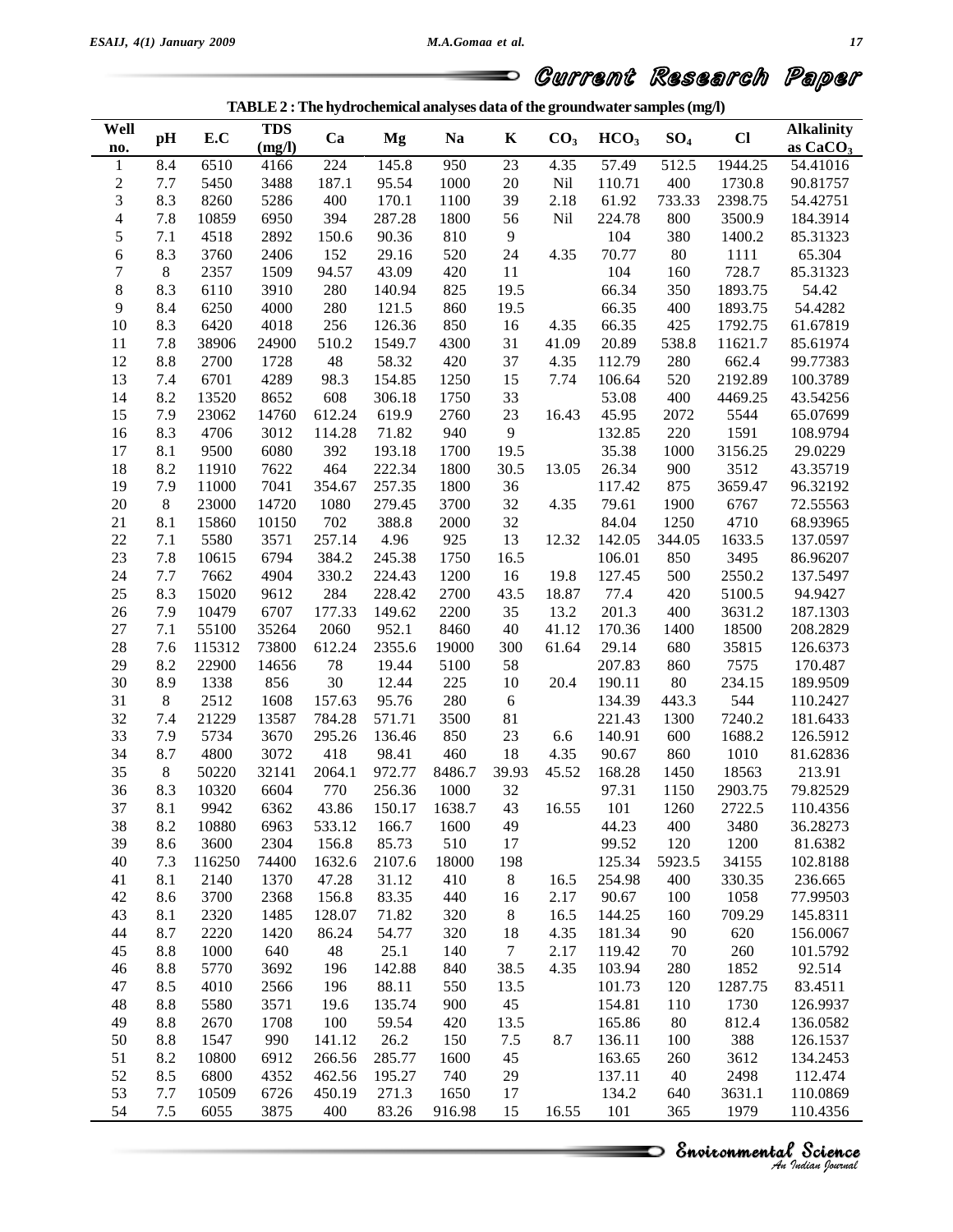**TABLE3 :The hydrochemical analyses data ofthe groundwater samples(mmol/L)**

## Current Research Paper

| Well no.                 | Ca<br>(mmol/L) | Mg<br>(mmol/L) | Na<br>(mmol/L) | $\bf K$<br>(mmol/L0) | CO <sub>3</sub><br>(mmol/L) | HCO <sub>3</sub><br>(mmol/L) | SO <sub>4</sub><br>(mmol/L) | $CI$<br>(mmol/L) |
|--------------------------|----------------|----------------|----------------|----------------------|-----------------------------|------------------------------|-----------------------------|------------------|
| 1                        | 5.5888         | 5.995296       | 41.306         | 0.58834              | 0.072493                    | 0.942261                     | 5.335125                    | 54.82785         |
| $\sqrt{2}$               | 4.668145       | 3.928605       | 43.48          | 0.5116               |                             | 1.814537                     | 4.164                       | 48.80856         |
| 3                        | 9.98           | 6.994512       | 47.828         | 0.99762              | 0.03633                     | 1.014869                     | 7.633965                    | 67.64475         |
| $\overline{\mathcal{L}}$ | 9.8303         | 11.81295       | 78.264         | 1.43248              |                             | 3.684144                     | 8.328                       | 98.72538         |
| 5                        | 3.75747        | 3.715603       | 35.2188        | 0.23022              |                             | 1.70456                      | 3.9558                      | 39.48564         |
| 6                        | 3.7924         | 1.199059       | 22.6096        | 0.61392              | 0.072493                    | 1.15992                      | 0.8328                      | 31.3302          |
| $\boldsymbol{7}$         | 2.359522       | 1.771861       | 18.2616        | 0.28138              |                             | 1.70456                      | 1.6656                      | 20.54934         |
| 8                        | 6.986          | 5.795453       | 35.871         | 0.49881              |                             | 1.087313                     | 3.6435                      | 53.40375         |
| 9                        | 6.986          | 4.99608        | 37.3928        | 0.49881              |                             | 1.087477                     | 4.164                       | 53.40375         |
| 10                       | 6.3872         | 5.195923       | 36.958         | 0.40928              | 0.072493                    | 1.087477                     | 4.42425                     | 50.55555         |
| 11                       | 12.72949       | 63.72366       | 186.964        | 0.79298              | 0.684765                    | 0.342387                     | 5.608908                    | 327.7319         |
| 12                       | 1.1976         | 2.398118       | 18.2616        | 0.94646              | 0.072493                    | 1.848628                     | 2.9148                      | 18.67968         |
| 13                       | 2.452585       | 6.367432       | 54.35          | 0.3837               | 0.128987                    | 1.74783                      | 5.4132                      | 61.8395          |
|                          |                |                | 76.09          | 0.84414              |                             | 0.869981                     |                             | 126.0329         |
| 14                       | 15.1696        | 12.59012       |                |                      |                             |                              | 4.164                       |                  |
| 15                       | 15.27539       | 25.49029       | 120.0048       | 0.58834              | 0.273806                    | 0.753121                     | 21.56952                    | 156.3408         |
| 16                       | 2.851286       | 2.953238       | 40.8712        | 0.23022              |                             | 2.177412                     | 2.2902                      | 44.8662          |
| 17                       | 9.7804         | 7.943562       | 73.916         | 0.49881              |                             | 0.579878                     | 10.41                       | 89.00625         |
| 18                       | 11.5768        | 9.142621       | 78.264         | 0.78019              | 0.217478                    | 0.431713                     | 9.369                       | 99.0384          |
| 19                       | 8.849017       | 10.58223       | 78.264         | 0.92088              |                             | 1.924514                     | 9.10875                     | 103.1971         |
| 20                       | 26.946         | 11.49098       | 160.876        | 0.81856              | 0.072493                    | 1.304808                     | 19.779                      | 190.8294         |
| $21\,$                   | 17.5149        | 15.98746       | 86.96          | 0.81856              |                             | 1.377416                     | 13.0125                     | 132.822          |
| $22\,$                   | 6.415643       | 0.203955       | 40.219         | 0.33254              | 0.205313                    | 2.3282                       | 3.581561                    | 46.0647          |
| 23                       | 9.58579        | 10.09003       | 76.09          | 0.42207              |                             | 1.737504                     | 8.8485                      | 98.559           |
| 24                       | 8.23849        | 9.228562       | 52.176         | 0.40928              | 0.329967                    | 2.088906                     | 5.205                       | 71.91564         |
| 25                       | 7.0858         | 9.39263        | 117.396        | 1.11273              | 0.314469                    | 1.268586                     | 4.3722                      | 143.8341         |
| 26                       | 4.424384       | 6.152374       | 95.656         | 0.8953               | 0.219978                    | 3.299307                     | 4.164                       | 102.3998         |
| $27\,$                   | 51.397         | 39.15035       | 367.8408       | 1.0232               | 0.685265                    | 2.7922                       | 14.574                      | 521.7            |
| $28\,$                   | 15.27539       | 96.86227       | 826.12         | 7.674                | 1.027231                    | 0.477605                     | 7.0788                      | 1009.983         |
| 29                       | 1.9461         | 0.799373       | 221.748        | 1.48364              |                             | 3.406334                     | 8.9526                      | 213.615          |
| $30\,$                   | 0.7485         | 0.511533       | 9.783          | 0.2558               | 0.339966                    | 3.115903                     | 0.8328                      | 6.60303          |
| 31                       | 3.932869       | 3.937651       | 12.1744        | 0.15348              |                             | 2.202652                     | 4.614753                    | 15.3408          |
| 32                       | 19.56779       | 23.50872       | 152.18         | 2.07198              |                             | 3.629238                     | 13.533                      | 204.1736         |
| 33                       | 7.366737       | 5.611235       | 36.958         | 0.58834              | 0.109989                    | 2.309515                     | 6.246                       | 47.60724         |
| 34                       | 10.4291        | 4.046619       | 20.0008        | 0.46044              | 0.072493                    | 1.486081                     | 8.9526                      | 28.482           |
| 35                       | 51.4993        | 40.0003        | 369.0017       | 1.021409             | 0.758591                    | 2.758109                     | 15.0945                     | 523.4766         |
| 36                       | 19.2115        | 10.54152       | 43.48          | 0.81856              |                             | 1.594911                     | 11.9715                     | 81.88575         |
| 37                       | 1.094307       | 6.17499        | 71.25068       | 1.09994              | 0.275806                    | 1.65539                      | 13.1166                     | 76.7745          |
| 38                       | 13.30134       | 6.854704       | 69.568         | 1.25342              |                             | 0.72493                      | 4.164                       | 98.136           |
| 39                       | 3.91216        | 3.525218       | 22.1748        | 0.43486              |                             | 1.631133                     | 1.2492                      | 33.84            |
| 40                       | 40.73337       | 86.66451       | 782.64         | 5.06484              |                             | 2.054323                     | 61.66364                    | 963.171          |
| 41                       | 1.179636       | 1.279654       | 17.8268        | 0.20464              | 0.274973                    | 4.179122                     | 4.164                       | 9.31587          |
| 42                       | 3.91216        | 3.427352       | 19.1312        | 0.40928              | 0.036163                    | 1.486081                     | 1.041                       | 29.8356          |
| 43                       | 3.195347       | 2.953238       | 13.9136        | 0.20464              | 0.274973                    | 2.364258                     | 1.6656                      | 20.00198         |
| 44                       | 2.151688       | 2.252142       | 13.9136        | 0.46044              | 0.072493                    | 2.972163                     | 0.9369                      | 17.484           |
| 45                       | 1.1976         | 1.032112       | 6.0872         | 0.17906              | 0.036163                    | 1.957294                     | 0.7287                      | 7.332            |
| 46                       | 4.8902         | 5.875226       | 36.5232        | 0.98483              | 0.072493                    | 1.703577                     | 2.9148                      | 52.2264          |
| 47                       | 4.8902         | 3.623083       | 23.914         | 0.34533              |                             | 1.667355                     |                             | 36.31455         |
| 48                       | 0.48902        |                | 39.132         |                      |                             | 2.537336                     | 1.2492                      | 48.786           |
|                          |                | 5.581629       |                | 1.1511               |                             |                              | 1.1451                      |                  |
| 49                       | 2.495          | 2.448285       | 18.2616        | 0.34533              |                             | 2.718445                     | 0.8328                      | 22.90968         |

# *Indian Journal*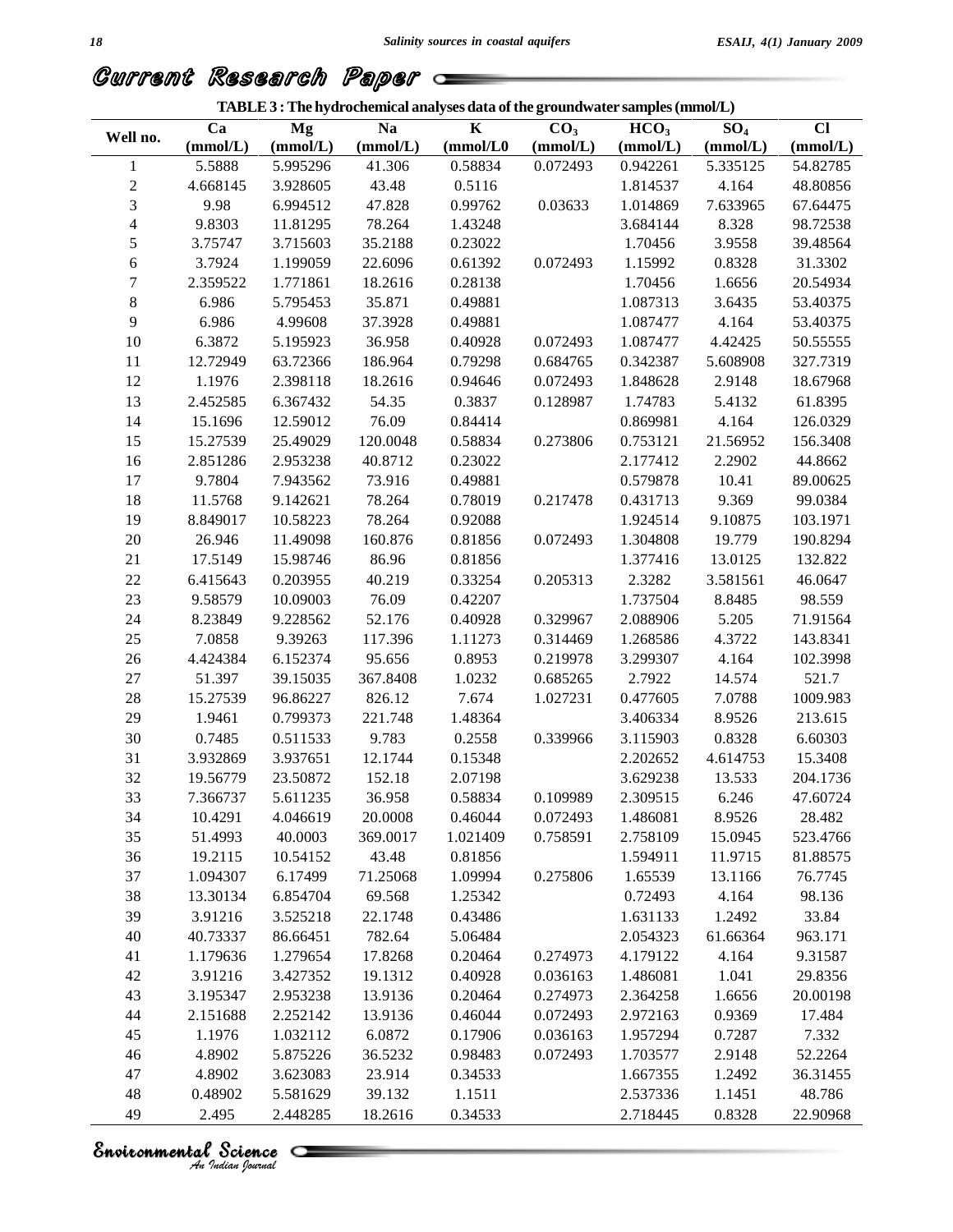D

**TABLE4:Iodide andBromide concentrations(mg/l) or (ppm)**

| No.            | I                       | <b>Br</b>     | No. | $\bf{I}$                 | Br                           | No.            | I                        | Br                       |
|----------------|-------------------------|---------------|-----|--------------------------|------------------------------|----------------|--------------------------|--------------------------|
| $\mathbf{1}$   | 0.04                    | 21.4          | 25  | 0.065                    | 20.9                         | 49             | $\overline{\phantom{a}}$ | $\overline{\phantom{0}}$ |
| 2              |                         |               | 26  | $\sim$ $-$               |                              | 50             |                          |                          |
| $\overline{3}$ | 0.038                   | 20.8          | 27  | 0.07                     | 25.1                         | 51             |                          |                          |
| $\overline{4}$ |                         |               | 28  | 0.084                    | 33.7                         | 52             | 0.07                     | 56.3                     |
| 5              |                         |               | 29  | 0.071                    | 30.9                         | 53             | $\sim$                   | $\sim$ $-$               |
| 6              | 0.035                   | 20.7          | 30  | 0.075                    | 32.8                         | 54             | 0.06                     | 29.3                     |
| 7              |                         |               | 31  | $\sim$                   |                              | 55             | 0.055                    | 31.2                     |
| 8              | 0.042                   | 22.7          | 32  |                          |                              | 56             | $\sim$ $-$               |                          |
| 9              | 0.045                   | 28.4          | 33  | $\frac{1}{2}$            | $\qquad \qquad \blacksquare$ | 57             | 0.063                    | 32.3                     |
| 10             | 0.044                   | 25.4          | 34  | 0.065                    | 20.9                         | 58             | 0.058                    | 28.2                     |
| 11             | 0.056                   | 23.8          | 35  | 0.09                     | 35.8                         | 59             | 0.052                    | 24.3                     |
| 12             | 0.068                   | 28.9          | 36  | 0.064                    | 29.5                         | 60             | 0.072                    | 32.4                     |
| 13             | $\sim 100$ m $^{-1}$    | $\sim$        | 37  | 0.059                    | 32.9                         | 61             | 0.068                    | 29.3                     |
| 14             | 0.058                   | 30.7          | 38  | 0.055                    | 34.4                         | 62             | 0.064                    | 17.1                     |
| 15             | 0.055                   | 28.2          | 39  | 0.063                    | 40.1                         | 63             | 0.06                     | 23.3                     |
| 16             | $\sim 100$ km s $^{-1}$ | $\frac{1}{2}$ | 40  | 0.07                     | 39.1                         | 64             | 0.039                    | 12.9                     |
| 17             | 0.05                    | 48.1          | 41  | $\overline{\phantom{a}}$ |                              | 65             | 0.053                    | 22.9                     |
| 18             | 0.05                    | 44.2          | 42  |                          |                              | 66             | 0.055                    | 18.3                     |
| 19             | $\sim 100$ m $^{-1}$    | $\sim$ $-$    | 43  | 0.05                     | 15.7                         | 67             | 0.058                    | 20.9                     |
| 20             | 0.049                   | 55.4          | 44  |                          |                              | 68             | 0.061                    | 25.3                     |
| 21             | 0.057                   | 48.3          | 45  | $\sim$                   | $\overline{\phantom{a}}$     | 69             | 0.028                    | 17.8                     |
| 22             | 0.056                   | 50.9          | 46  | 0.063                    | 19.4                         | 70             | $\Box$                   |                          |
| 23             | 0.058                   | 54.5          | 47  | 0.058                    | 20.7                         | $\equiv$       |                          |                          |
| 24             |                         |               | 48  | 0.062                    | 21.3                         | $\overline{a}$ |                          |                          |

#### **Equilibriummodeling**

Results of these analyses were used within PHREEQC**[11]** to calculate saturation indices of major minerals that might be either dissolving or precipitating within the aquifer system of El Bardaweil. Both the PHREEQ and PITZER databases were used for these calculations. Groundwater temperatures were not measured during sample collection, and were assumed to be approximately equal to the mean annual temperature (21.5 <sup>0</sup>C) as observed at Port Said on the Mediterranean coast some 30 km from the study basin. There is no known geothermal activity in the basin. Groundwater temperatures likely do not depart from mean annual temperature by more than  $5^{\rm o}$ C, which should have minimal effect on the equilibrium constants that are part of the saturation index calculations used in our analysis. After initial results, the PHREEQ database was dis carded in favor of the PITZER database given gener ally high salinities within the aquifer system in the particular area of interest (ionic strengths between 0.04- 1.22 mol/l).The saturation state for dolomite was cal-

#### **TABLE5 : Cl/Br and I/Br ratios**

| $CI/CO3$ and $HCO3$ | I/Br                                   | Cl/Br            | Long          | Lat           | Well no.         |
|---------------------|----------------------------------------|------------------|---------------|---------------|------------------|
| 50.4342176516381    | 0.00117686646570395                    | 204.712844425234 | 32.5099574182 | 30.9279418726 |                  |
| 26.8986318217061    |                                        |                  | 32.5136189511 | 30.9326679584 | $\boldsymbol{2}$ |
| 62.2041967780415    | 0.00115027380998852                    | 259.853404543269 | 32.50760356   | 30.9396854779 | $\overline{3}$   |
| 26.7973712863899    |                                        |                  | 32.5455267274 | 30.9359618906 | 4                |
| 23.1647111277984    |                                        |                  | 32.5452651816 | 30.9525748    | 5                |
| 24.0119505634418    | 0.00106458089711625                    | 120.934572       | 32.5334959453 | 30.9845116536 | 6                |
| 12.0555099263153    |                                        |                  | 32.5434344151 | 30.9822202199 | $\overline{7}$   |
| 49.1153602009211    | 0.00116494226803382                    | 187.976494823789 | 32.5633114093 | 30.9774941341 | $\,8\,$          |
| 49.1079577351787    | 0.000997642963444458                   | 150.248818045775 | 32.5803114537 | 30.9746298569 | 9                |
| 41.0243104229666    | 0.00109068648042012                    | 159.035021893701 | 32.5897268318 | 30.9729112667 | 10               |
| 191.579462274771    | 0.0014814671980038                     | 1100.27048192773 | 32.5818806743 | 30.9235022236 | 11               |
| 9.37037289154847    | 0.0014814671980038                     | 51.6451138878893 | 32.6263423245 | 30.9346729554 | 12               |
| 30.8338520549453    |                                        |                  | 32.6305269491 | 30.9255072206 | 13               |
| 144.868475318777    | 0.00118951682184995                    | 328.022044973941 | 32.6130038131 | 30.9664666206 | 14               |
| 120.240001938104    | 0.0012279892111113                     | 442.976688       | 32.6098653719 | 30.9797855678 | 15               |
| 20.6052921094612    |                                        |                  | 32.5991422645 | 30.9868030873 | 16               |
| 153.491284893966    | 147.853999740125 0.000654494344232446  |                  | 32.5808344909 | 31.0114360147 | 17               |
| 114.326400682645    | 179.035435221719  0.000712243845194133 |                  | 32.583188349  | 31.0177374424 | 18               |
| 53.6224027076345    |                                        |                  | 32.5886807029 | 31.0088581443 | 19               |
| 131.637086111537    | 0.00055688726350955                    | 275.22835232491  | 32.6072499679 | 31.0185967226 | 20               |
| 96.4284127463055    | 0.000743034013905631                   | 219.725537142857 | 32.61221923   | 31.0100038611 | 21               |
| 16.8214163056511    | 0.000692709613211991                   | 72.311623956778  | 32.6098653719 | 30.9969713207 | 22               |
| 56.7244769925409    | 144.496536110092 0.000670058099647589  |                  | 32.609603826  | 30.9916723914 | 23               |
| 26.1678368981228    |                                        |                  | 32.6229422829 | 30.9812177214 | 24               |
| 75.8235953687933    | 0.00195815939449066                    | 549.88671091866  | 32.6344500279 | 30.9873759607 | 25               |
| 27.3879332963703    |                                        |                  | 32.64648081   | 30.985084527  | 26               |
| 125.363559127433    | 0.00175592227651844                    | 1660.75192828685 | 32.6595577756 | 30.970619833  | 27               |
| 399.168592918092    | 0.00156938809996248                    | 2394.64871412463 | 32.6760347282 | 30.9802152229 | 28               |
| Countinue next page |                                        |                  |               |               |                  |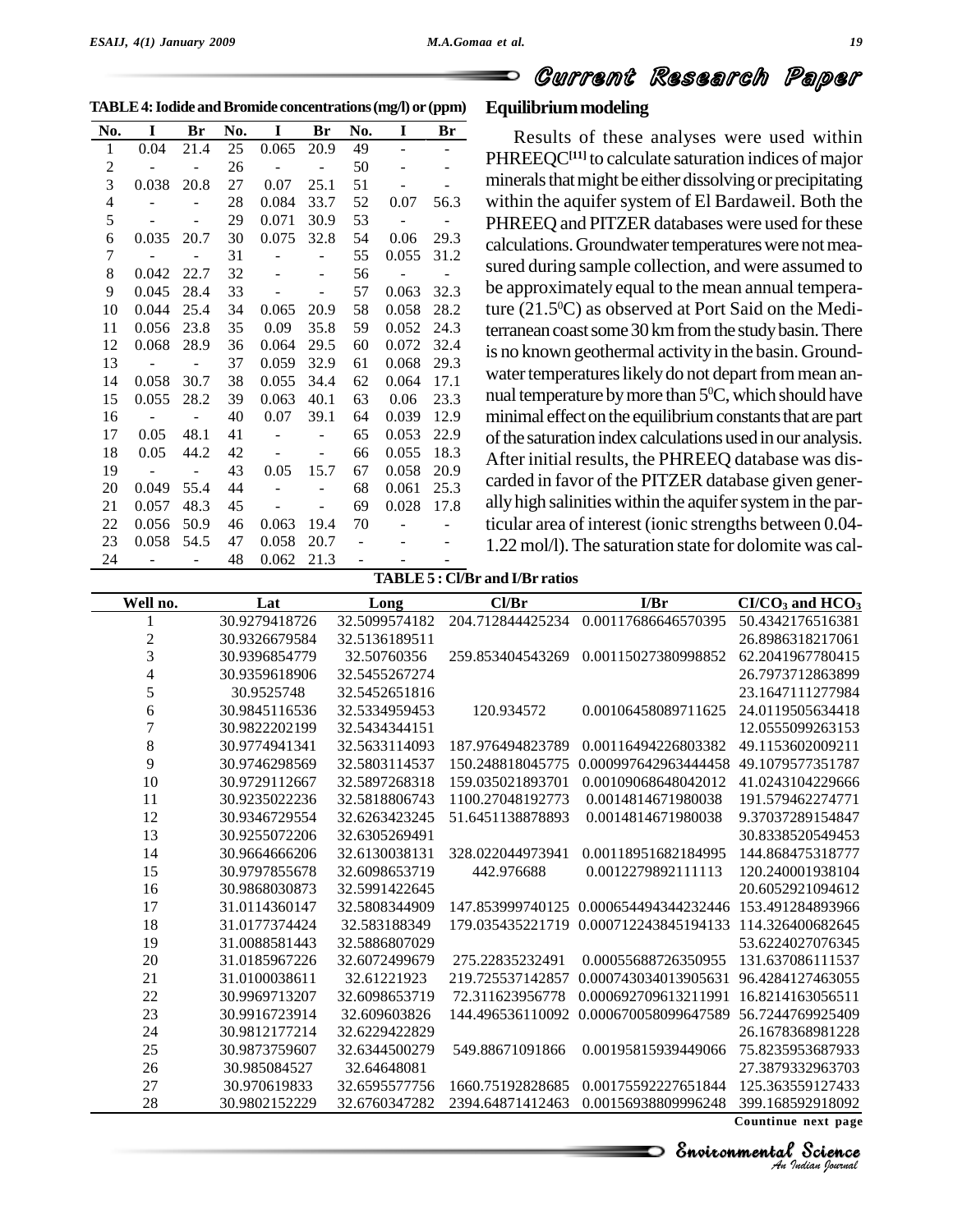Current Research Paper

#### **TABLE5 : Cl/Br and I/Br ratios**

| Well no. | Lat           | Long          | Cl/Br            | I/Br                                  | $CI/CO3$ and $HCO3$ |
|----------|---------------|---------------|------------------|---------------------------------------|---------------------|
| 29       | 30.9869463057 | 32.6598193215 | 552.371059223301 | 0.00144670785436131                   | 62.7111195829111    |
| 30       | 30.9996924094 | 32.6572039174 | 16.0852226542683 | 0.00143968801635277                   | 1.73982666472633    |
| 31       | 30.9995491911 | 32.645696227  |                  |                                       | 6.96469496930541    |
| 32       | 31.0002652529 | 32.6336653903 | 784.321258811538 | 0.00211892543945255                   | 56.2579959973413    |
| 33       | 31.0052777754 | 32.6300038574 |                  |                                       | 18.8223366124686    |
| 34       | 31.0088581443 | 32.6454346811 | 108.888457607656 | 0.00195815939449066                   | 17.4635882468248    |
| 35       | 31.0118656398 | 32.6781270405 | 1168.34713109497 | 0.00158285252300685                   | 122.481460368094    |
| 36       | 31.0168781623 | 32.6370654319 | 221.79102361017  | 0.00136596297578655                   | 51.3418962777168    |
| 37       | 31.022033903  | 32.6279115451 | 186.457024285714 | 0.00112911215774909                   | 34.7946186389788    |
| 38       | 31.0241821184 | 32.633403899  | 227.943682325581 | 0.00100666557422496                   | 135.373126525234    |
| 39       | 31.0238956817 | 32.6378500149 | 67.4285206982544 | 0.00098918414530054                   | 20.7463181416007    |
| 40       | 31.0237524634 | 32.6572039174 | 1968.26826705882 | 0.00112720330282898                   | 468.850900048512    |
| 41       | 31.0277624873 | 32.652757747  |                  |                                       | 1.97012324354485    |
| 42       | 31.0390764375 | 32.6279115451 |                  |                                       | 19.1457294074607    |
| 43       | 31.0382171275 | 32.6226807916 | 101.796053895287 | 0.00200517057054654                   | 6.86478584415217    |
| 44       | 31.0449482402 | 32.6284346368 |                  |                                       | 5.60920798137296    |
| 45       | 31.0499607328 | 32.6286961827 |                  |                                       | 3.6126149439276     |
| 46       | 31.0511064496 | 32.6221576999 | 215.10277385567  | 0.00204465382611091                   | 28.2544401426593    |
| 47       | 31.0624204297 | 32.6276499992 | 140.174163       | 0.00176416262950694                   | 21.7797388881922    |
| 48       | 31.0714429462 | 32.6247731039 | 183.009341408451 | 0.00183270707358686                   | 19.2272532777391    |
| 49       | 31.0629932732 | 32.6187576583 |                  |                                       | 8.42749315472733    |
| 50       | 31.0645686451 | 32.6124807214 |                  |                                       | 4.34095233629098    |
| 51       | 31.0733047249 | 32.6143115424 |                  |                                       | 37.9753588766932    |
| 52       | 31.0758825953 | 32.6101269177 |                  | 99.9748583872114 0.000782835686334155 | 31.346817679645     |
| 53       | 31.0680057956 | 32.6017576685 |                  |                                       | 46.553876314026     |
| 54       | 31.0389332192 | 32.5962653146 | 152.189584832765 | 0.00128933152044699                   | 25.2923967994634    |
| 55       | 31.0767418755 | 32.5884191571 | 322.765281432692 | 0.00110991332542752                   | 75.5885055531376    |
| 56       | 31.0415110896 | 32.5716806586 |                  |                                       | 55.9981596135188    |
| 57       | 31.076169032  | 32.5698498921 | 246.600330464396 | 0.00122805833518736                   | 76.3997520248       |
| 58       | 31.0753097219 | 32.563834501  | 332.8917075      | 0.00129497044080828                   | 72.0286232978701    |
| 59       | 31.0768850938 | 32.5536344308 | 194.330048777778 | 0.00134734259571539                   | 40.7682020420058    |
| 60       | 31.0668600788 | 32.5528498478 | 110.9718927      | 0.00139916346478136                   | 65.7132526313053    |
| 61       | 31.0525386031 | 32.5596498764 | 194.1782221843   | 0.00146124238983992                   | 98.223317378223     |
| 62       | 31.0498175144 | 32.5528498478 | 331.054452126316 | 0.00235648583542124                   | 37.5880670903076    |
| 63       | 31.0627068365 | 32.548926769  | 241.415422702146 | 0.00162134822099128                   | 29.0963912338947    |
| 64       | 31.072159008  | 32.5476190397 | 290.632561702326 | 0.0019035130858072                    | 20.3175764734818    |
| 65       | 31.0763122204 | 32.5452651816 | 266.649373100437 | 0.00145720736397535                   | 70.2746220263151    |
| 66       | 31.0682922024 | 32.5426498321 | 310.897372131148 | 0.00189231124335184                   | 54.580261652585     |
| 67       | 31.062133993  | 32.5429113234 | 206.359798719617 | 0.00174728069046859                   | 59.5873915556594    |
| 68       | 31.0525386031 | 32.5395113364 | 173.156319       | 0.00151806470783591                   | 44.4899766229802    |
| 69       | 31.0301971095 | 32.5157112634 |                  | 198.322779094382 0.000990419081811527 | 21.714221175427     |
| 70       | 31.0582671874 | 32.5196343967 |                  |                                       | 24.4797733601971    |

**From PHREEQ.** Saturation indices reported by PHREEQ was conducted values (super-saturated) with a value of zero  $(\pm 0.25$ <br>for calcite and dolomite<sup>[14]</sup>) indicating equilibrium be-<br>tween the aqueous solution and the particular mineral<br>**Environmental** Science Frost was taken<br>turation indices in<br>explored with a variated) with a variated is solution and the<br>solution and the Science culated using the K equilibrium value for moderately ordered sedimentary dolomite from Hyeong and Capuano<sup>[7]</sup> (Log Ksp = -8.42 at 21.5<sup>o</sup>C versus -8.54 for PHREEQ database). To compare the ion activity product (IAP) for dolomite on the same molar basis as calcite, the square root was taken of the IAP dolomite vary from negative values (undersaturated) to positive  $\frac{\text{erals}}{\text{erals}}$ from PHREEQ. Saturation indices reported by PHREEQ was covary from negative values (undersaturated) to positive erals m values (super-saturated) with a value of zero  $(\pm 0.25$  plain the for calcite and dolomite<sup>[14]</sup>) indicating equilibrium between the aqueous solution and the particular mineral as

#### phase.

#### **Reaction path modeling**

After graphical analysis and equilibrium modeling with the compositions for the sample analyses for El Bardaweil system some simple reaction path modeling was conducted for the system to determine what minerals might be either dissolving or precipitating to ex plain the variability in solutions observed in the aquifer system. Two end member compositions were defined as the dilute waters  $(Cl < 50 \text{ mmol L-1})$  and the saline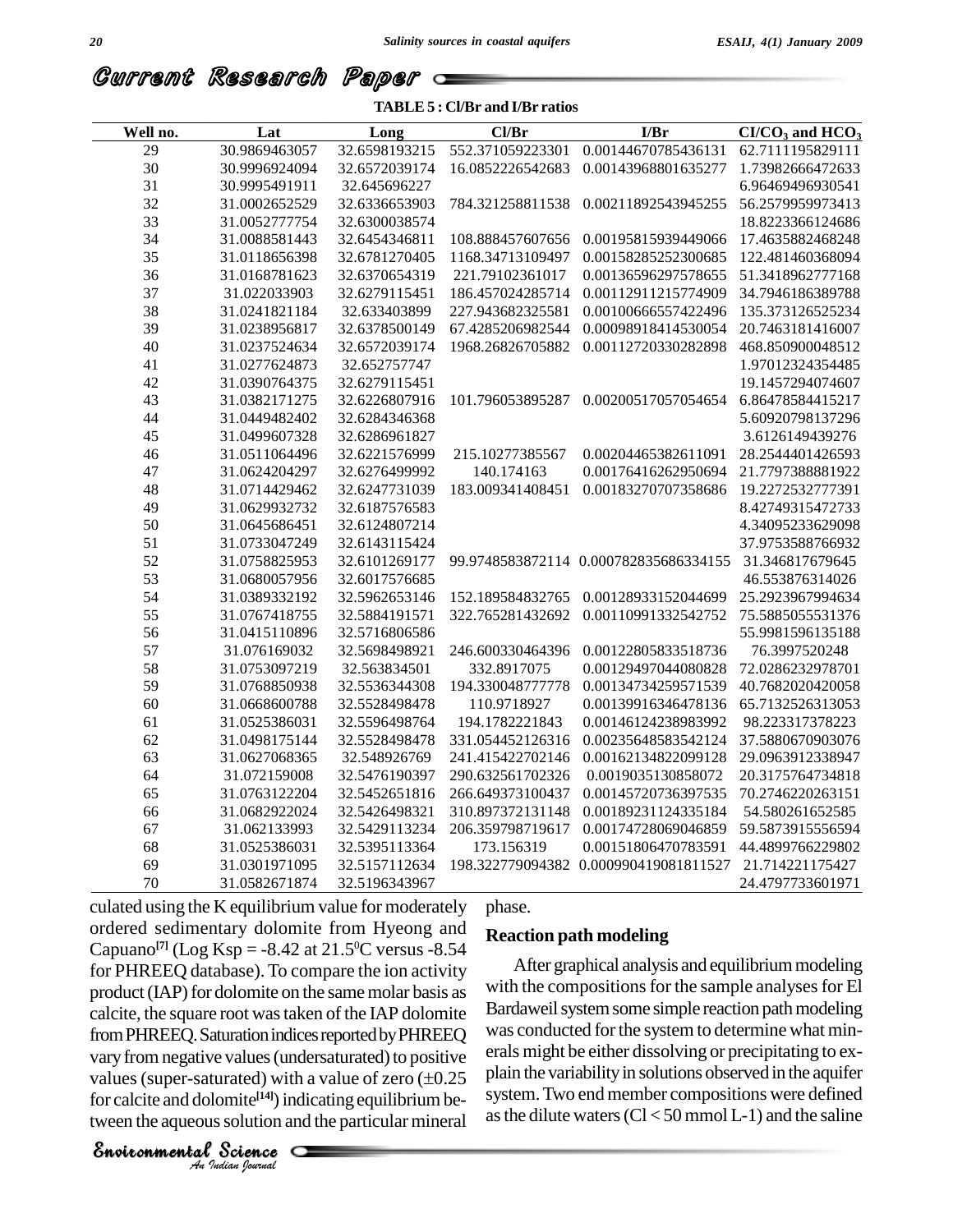**TABLE6: Values ofsaturation Indices of minerals**

|                         |         |         | Well no. Calcite Gypsum Dolomite |         | <b>Halite Aragonite</b> | Wel              |
|-------------------------|---------|---------|----------------------------------|---------|-------------------------|------------------|
| 1                       | 0.57    | $-0.9$  | 1.45                             | $-4.42$ | 0.38                    | 5                |
| $\overline{c}$          | 0.16    | $-1.06$ | 0.38                             | $-4.45$ | 0.01                    | 5                |
| 3                       | 0.73    | $-0.62$ | 1.45                             | $-4.29$ | 0.59                    | 5                |
| $\overline{\mathbf{4}}$ | 0.74    | $-0.69$ | 1.71                             | $-3.94$ | 0.60                    | 5                |
| 5                       | $-0.53$ | $-1.13$ | $-0.93$                          | $-4.62$ | $-0.67$                 | 5                |
| 6                       | 0.62    | $-1.65$ | 0.87                             | $-4.89$ | 0.47                    | 6                |
| 7                       | 0.26    | $-1.52$ | 0.54                             | $-5.15$ | 0.12                    | 6                |
| 8                       | 0.66    | $-0.99$ | 1.37                             | $-4.50$ | 0.51                    | 6                |
| 9                       | 0.74    | $-0.92$ | 1.48                             | $-4.48$ | 0.60                    | 6                |
| 10                      | 0.67    | $-0.93$ | 1.40                             | $-4.51$ | 0.53                    | 6                |
| 11                      | 0.33    | $-1.14$ | 1.53                             | $-3.11$ | 0.18                    | 6                |
| 12                      | 0.74    | $-1.59$ | 1.92                             | $-5.19$ | 0.60                    | 6                |
| 13                      | $-0.41$ | $-1.28$ | $-0.26$                          | $-4.26$ | $-0.55$                 | 6                |
| 14                      | 0.66    | $-0.84$ | 1.39                             | $-3.85$ | 0.52                    | 6                |
| 15                      | $-1.22$ | $-1.93$ | $-0.38$                          | $-3.59$ | $-1.36$                 | 6                |
| 16                      | 0.64    | $-1.46$ | 1.43                             | $-4.50$ | 0.49                    | $\overline{7}$   |
| 17                      | 0.23    | $-0.56$ | 0.50                             | $-4.00$ | $-4.00$                 |                  |
| 18                      | 0.55    | $-0.56$ | 1.14                             | $-3.94$ | 0.41                    | wate             |
| 19                      | 0.51    | $-0.69$ | 1.25                             | $-3.92$ | 0.37                    | posi             |
| 20                      | 0.82    | $-0.10$ | 1.41                             | $-3.39$ | 0.67                    |                  |
| 21                      | 0.77    | $-0.36$ | 1.65                             | $-3.79$ | 0.63                    | (dilu            |
| 22                      | $-0.10$ | $-0.94$ | $-1.56$                          | $-4.50$ | $-0.24$                 | path             |
| 23                      | 0.41    | $-0.66$ | 0.99                             | $-3.95$ | 0.27                    | salin            |
| 24                      | 0.51    | $-0.87$ | 1.21                             | $-4.23$ | 0.37                    | these            |
| 25                      | 0.77    | $-1.12$ | 1.82                             | $-3.61$ | 0.63                    |                  |
| 26                      | 0.55    | $-1.25$ | 1.39                             | $-3.83$ | 0.41                    | preta            |
| 27                      | 0.58    | $-0.22$ | 1.23                             | $-2.63$ | 0.44                    | PHF              |
| 28                      | 0.30    | $-1.20$ | 1.61                             | $-1.98$ | 0.15                    | the i            |
| 29                      | 0.33    | $-1.43$ | 0.43                             | $-3.19$ | 0.19                    | phas             |
| 30                      | 1.03    | $-2.14$ | 2.03                             | $-5.88$ | 0.88                    | ing:             |
| 31                      | 0.53    | $-0.96$ | 1.19                             | $-5.46$ | 0.39                    | oxic             |
| 32                      | 0.53    | $-0.42$ | 1.28                             | $-3.38$ | 0.38                    |                  |
| 33                      | 0.66    | $-0.75$ | 1.33                             | $-4.54$ | 0.51                    | (CO)             |
| 34                      | 1.30    | $-0.43$ | 2.32                             | $-5.02$ | 1.16                    | .10 <sub>F</sub> |
| 35                      | 1.43    | $-0.21$ | 2.94                             | $-2.63$ | 1.29                    | min              |
| 36                      | 1.10    | $-0.27$ | 2.07                             | $-4.27$ | 0.95                    | sona             |
| 37                      | $-0.12$ | $-1.34$ | 0.63                             | $-4.07$ | $-0.27$                 | catio            |
| 38                      | 0.57    | $-0.81$ | 1.00                             | $-3.99$ | 0.43                    |                  |
| 39                      | 0.95    | $-1.54$ | 1.99                             | $-4.87$ | 0.81                    | Seve             |
| 40                      | 0.30    | 0.13    | 1.12                             | $-2.02$ | 0.15                    | list c           |
| 41                      | 0.47    | $-1.42$ | 1.10                             | $-5.50$ | 0.32                    | of m             |
| 42                      | 0.32    | $-1.60$ | 1.97                             | $-4.99$ | 0.80                    | sible            |
| 43                      | 0.71    | $-1.43$ | 1.52                             | $-5.28$ | 0.57                    |                  |
| 44                      | 1.14    | $-1.79$ | 2.43                             | $-5.33$ | 0.99                    |                  |
| 45                      | 0.89    | $-1.99$ | 1.85                             | $-6.03$ | 0.74                    |                  |
| 46                      | 1.16    | $-1.21$ | 2.54                             | $-4.50$ | 1.01                    |                  |
| 47                      | 0.95    | $-1.47$ | 1.91                             | $-4.81$ | 0.81                    |                  |
| 48                      | 0.38    | $-2.53$ | 1.96                             | $-4.48$ | 0.23                    | indi             |
| 49                      | 1.20    | $-1.82$ | 2.53                             | $-5.11$ | 1.05                    |                  |
| 50                      | 1.36    | $-1.48$ | 2.35                             | $-5.85$ | 1.22                    | upla             |
| 51                      | 0.86    | $-1.29$ | 2.11                             | $-3.97$ | 0.71                    | stud             |
| 52                      | 1.32    | $-1.79$ | 2.63                             | $-4.44$ | 1.17                    | runn             |
| 53                      | 0.49    | $-0.72$ | 1.13                             | $-3.96$ | 0.35                    | (Fig             |
| 54                      | 0.36    |         |                                  | $-4.44$ |                         | tion:            |
|                         |         | $-0.83$ | 0.38                             |         | 0.21                    |                  |

**TABLE6: Values ofsaturation Indices of minerals**

|    |         |         |         |         | Well no. Calcite Gypsum Dolomite Halite Aragonite |
|----|---------|---------|---------|---------|---------------------------------------------------|
| 55 | 1.03    | $-0.71$ | 2.24    | $-3.82$ | 0.89                                              |
| 56 | 0.59    | $-0.77$ | 1.27    | $-4.11$ | 0.44                                              |
| 57 | 1.17    | $-0.57$ | 2.39    | $-4.05$ | 1.03                                              |
| 58 | 1.05    | $-0.81$ | 2.18    | $-3.96$ | 0.91                                              |
| 59 | 0.90    | $-0.73$ | 1.79    | $-4.40$ | 0.76                                              |
| 60 | $-0.18$ | $-0.83$ | $-1.37$ | $-4.59$ | $-0.32$                                           |
| 61 | 0.94    | $-0.67$ | 1.91    | $-4.25$ | 0.80                                              |
| 62 | 0.69    | $-1.13$ | 1.64    | $-4.31$ | 0.54                                              |
| 63 | 0.30    | $-0.72$ | 0.71    | $-4.26$ | 0.16                                              |
| 64 | 0.76    | $-1.27$ | 1.53    | $-4.68$ | 0.61                                              |
| 65 | 0.71    | $-0.66$ | 1.40    | $-4.25$ | 0.56                                              |
| 66 | 1.29    | $-1.09$ | 2.66    | $-4.34$ | 1.14                                              |
| 67 | 0.98    | $-0.92$ | 1.96    | $-4.46$ | 0.83                                              |
| 68 | 0.72    | $-0.92$ | 1.44    | $-4.45$ | 0.57                                              |
| 69 | 0.36    | $-0.86$ | 0.83    | $-4.57$ | 0.21                                              |
| 70 | 0.40    | $-0.71$ | 0.93    | $-4.37$ | 0.25                                              |

waters (Cl > 200 mmo L-1). The median chemical composition of these two end members were used as initial (dilute waters) and final (saline waters) for the reaction path modeling. Ten other combinations of dilute and saline waters were used for reaction path modeling, while these results are not reported they yielded similar interpretations. Again the PITZER database was used within PHREEQC and after initial broad inclusion of phases the input file was limited to the following mineral phasesthat could potentiallybe dissolvingor precipitating: halite (NaCl), gypsum (CaSO<sub>4</sub>.2H<sub>2</sub>O), carbon dioxide (CO<sub>2</sub>), calcite (CaCO<sub>3</sub>), dolomite (CaMg  $(CO_3)_2$ ), epsomite (MgSO<sub>4</sub>), mirabilite (Na<sub>2</sub>SO<sub>4</sub>) .10H<sub>2</sub>O), and leonite  $(K_2Mg(SO_4)_2.4H_2O)$ . Available mineral phases were limited to these to ensure a rea sonable number of phases and that all major anions and cations in available chemical analyses were utilized. Several initial runs were completed with a much longer list of minerals (30), those selected were a combination of minerals closest to saturation and including all pos sible dissolved chemical species.

#### **RESULTS**

study area. There is also a more coastal flow regime v regime<br>st to west<br>ncentra-<br>lved sol-<br>ground-<br>**Science** Hydraulic heads in the region of El Bardaweil Lake indicate a complex inland flow regime dominated by upland recharge and discharge into the sabkhas in the running parallel to the Mediterranean from east to west (Figure 2). In this aquifer system chloride concentrations serve as a good surrogate for total dissolved sol**to be countinue in right column** ids.Comparisons of chloride concentrationsto ground-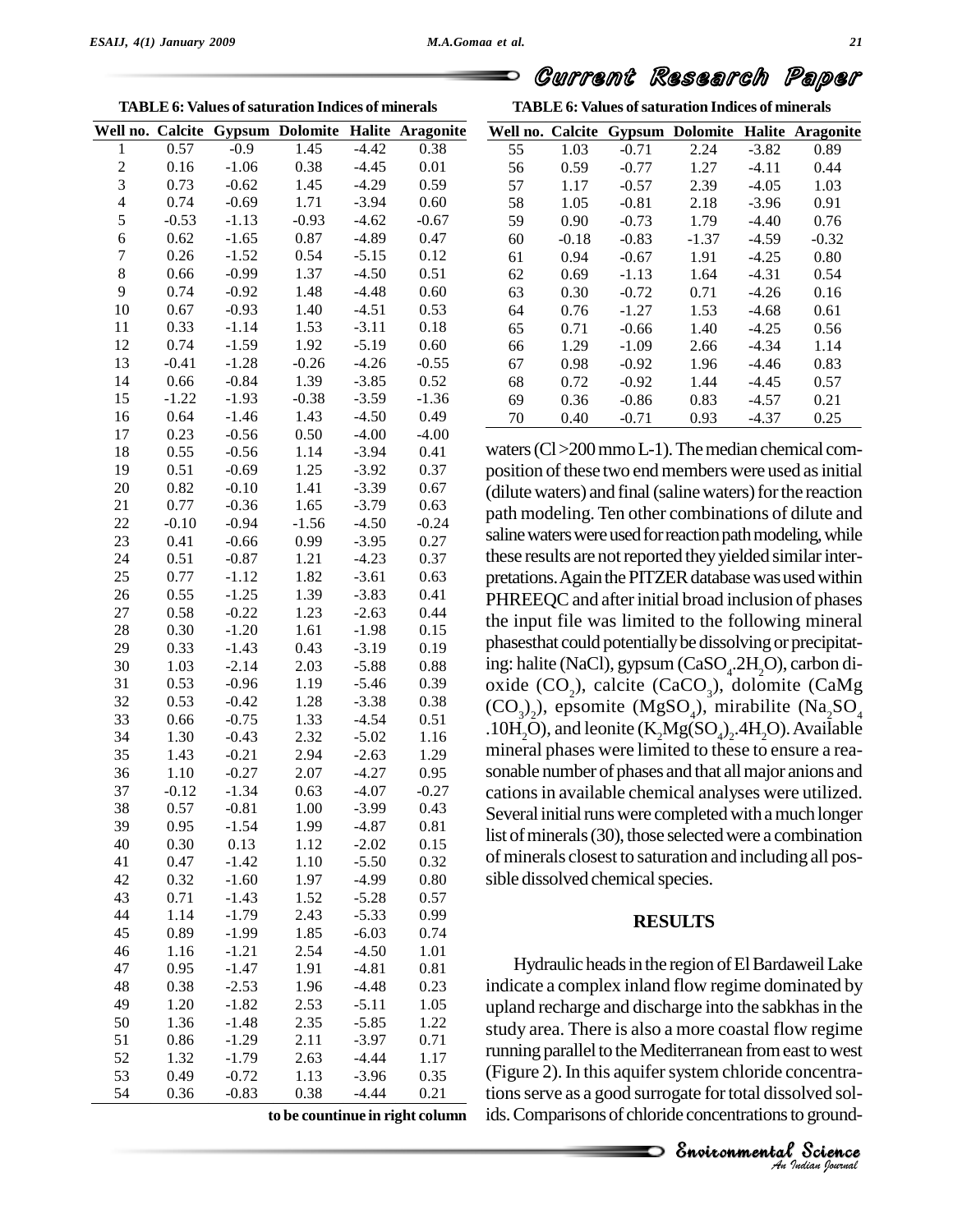water elevations indicate no coherent relationship between the two environmental variables (Figure 3). Groundwaters are dominated by sodium  $(Na^+)$  and  $\Box$ chloride (Cl -). Notably,samples with the highest Cl concentrations have the lowest Br/Cl ratios, which are  $\frac{q}{R}$ <sup>20000</sup><br>cignificantly loss than acquisite (Figure 4) significantly less than seawater (Figure 4).

Mixing diagrams of the aqueous chemical data indicate that seawater intrusion and mixing with freshwaters is unlikely to be the source of increased salinity in the aquifers of the el Bardaweil region (Figure 5). The



**Figure 2: Map of water table elevation for region.Arrows utilize water table elevation derived fromallwell locations in figure 1 to indicate likely direction of regional ground** water flow



**Figure 3: Data show littleto no correlation between water elevation above seas level and chloride concentration a surrogate for overallsalinity in thissystem**



**Figure 4: Graph showing chloride to bromide relations forgroundwatersinElBardaweil region.Waterswithhigh chloride concentrations and low Cl/Br ratios are shown in open squares, remaining samples with closed diamonds and sea water compositionwith grey background**



Figure 5: All graphs show Cl-rich waters with low Br/Cl ratios with open squares, remaining samples with closed **diamonds and sea water composition in the grey background star symbol**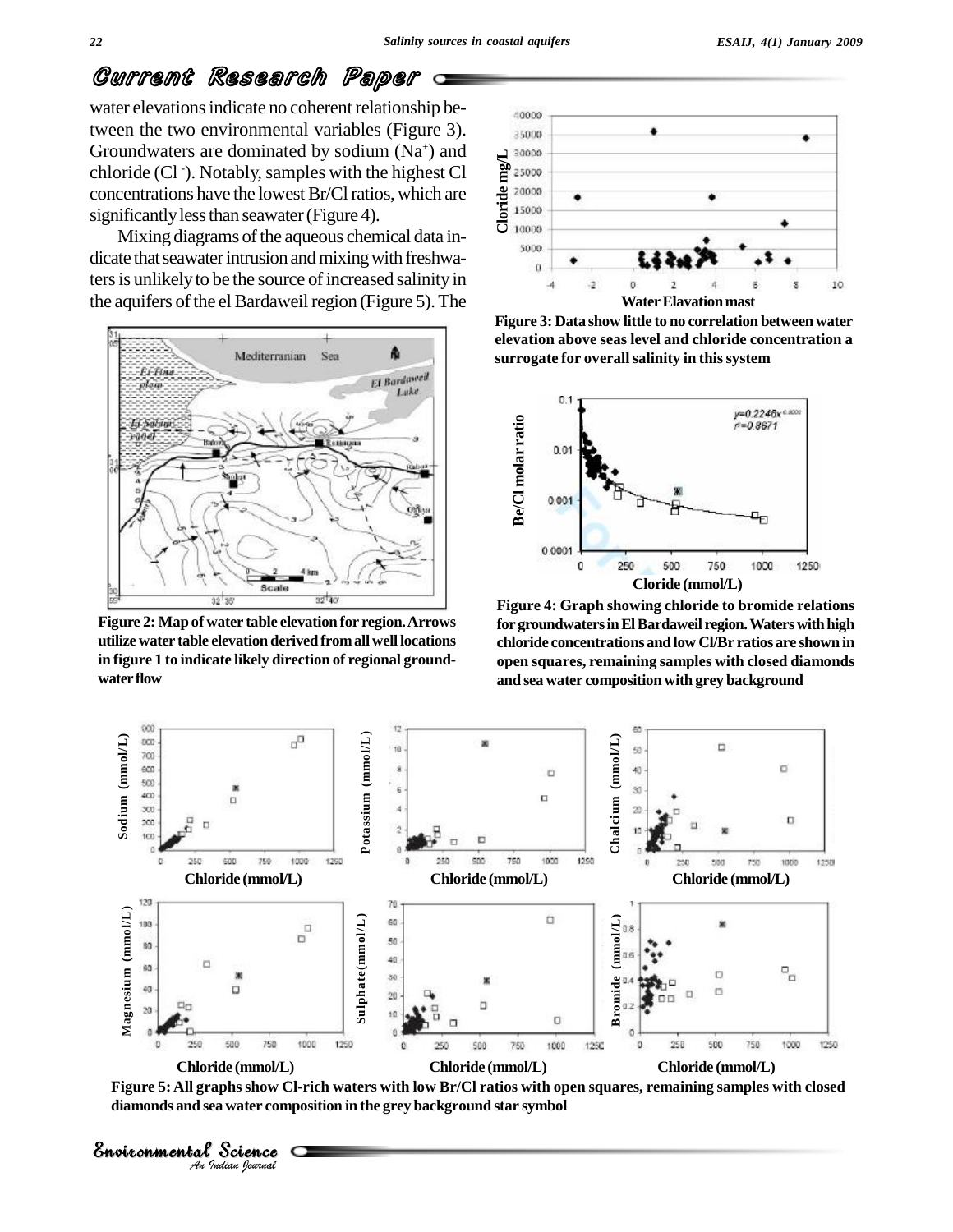o

-1  $\cdot 2$ 

**Sl <sup>H</sup>**

 $.25$ 

Зj

 $-0.5$ 

.5  $-1.5$  $-1$ 

Heilte Saturation

**alite**

-6

 $\overline{t}$ 

 $2.0$ 

 $-3$ 

**Sl Dolomite (1/2)**

 $-1.0$  $-1.5$ 





Saturation index results indicate several features about the chemistry of this system. The only chemicals to have positive saturation indices are calcite (or ara gonite) and dolomite (Figure 6). Halite and gypsum show some variation in their saturation indices but the indices for both are never super saturated and simply go from large under saturation to only minor under saturation. Notably the saturation indices for dolomite and calcite are only under saturated in a few of the freshwater wells and all but one of the high calcite and dolomite saturation indices are in wellsampleswith elevated chloride concentrations.Additionally, the high chloride waters contain the highest saturation indices for halite while gypsum variability in saturation index is significantly greater in high and low chloride waters. Most of the high gypsum saturation indices are found in waters that also have elevated chloride concentrations.

along with the dissolution of calcium rich carbonates *Indianales*<br> *Indianales*<br> *P*<br> *Propertion bound<br>
<i>Indian bound* rbonates<br>bonates.<br>ut in gen-<br>ipitation<br>Science Reaction path modeling of either median or specific dilute water wells evolving into the chloride rich wells resulted in dissolution of halite into the freshwater to explain the composition of the moreCl rich water samples. The results for other mineral phases are not straightforward. While the average of the nine work able models, using the median of dilute and saline waters as initial and final composition, indicates precipitation of gypsum, some models show dissolution and others precipitation. In all models some dissolution of a sulfate bearing mineral is present along with the dissolution of calcite and the precipitation of dolomite. Combined, the results indicate chloride salts are dissolving and the precipitation of magnesium rich carbonates. Sulfate model results are more ambiguous but in general indicate more sulfate dissolution than precipitation on average (TABLE 7).

 $-1.5$  $1.5$  $\overline{2}$ **Sl Galcite Figure 6: Saturation indicesforElBardaweil aquifer system. Groundwaters with high chloride concentration and low Br/Cl ratios are shown in open squares, remaining freshwater samples are shown in closed diamonds**

 $\sigma$ 

 $0.5$ 

**Sl Gypsum**

Dalamite<sup>Seturation</sup>

Gynsu

 $-0.5$ 

n o

Seturation

 $\mathbf{D}$ 

 $0.5$ 

x

| <b>Mineral</b> | Mean<br><b>Mineral flux</b><br>precipitate)<br>mol/L | <b>Stdev of</b><br>(+ dissolve, - Mineral flux<br>mol/L | <b>Mineral</b><br>formula            | gypsun<br>greater<br>high gy<br>also hay |
|----------------|------------------------------------------------------|---------------------------------------------------------|--------------------------------------|------------------------------------------|
| Halite         | 2.74E-01                                             | 2.65E-04                                                | NaCl                                 | Rea                                      |
| Gypsum         | $-3.99E+00$                                          | 4.24                                                    | CaSO <sub>4</sub> :2H <sub>2</sub> O | cific dil                                |
| Calcite        | $5.60E + 00$                                         | 8.34                                                    | CaCO <sub>3</sub>                    | wells re                                 |
| Dolomite       | $-3.51E+00$                                          | 4.17                                                    | CaMg(CO <sub>3</sub> ) <sub>2</sub>  | to expla                                 |
| Epsomite       | $4.01E + 00$                                         | 4.25                                                    | MgSO <sub>4</sub> :7H <sub>2</sub> O |                                          |
| Mirablite      | $-3.52E-02$                                          | 1.50E-04                                                | $Na2SO4:10H2O$                       | sample                                   |
| Leonite        | $-1.36E-04$                                          | 3.60E-04                                                | $K_2Mg(SO_4)_2$ :4H <sub>2</sub> O   | straight                                 |

composition of seawater<sup>[15]</sup> is off the trend line connecting dilute and more concentrated waters. Thisre sult indicates that a composition different from seawater is mixing with the freshwater in this system or that there are exchange, mineral dissolution and precipitation reactions occurring. Mixing with seawater better explains magnesium and sodium chemistry but does much more poorly at explaining potassium variation with chloride in the available sample analyses.These cation re-sults maybe explainable through cation exchange between seawater and aquifer materials.



| <b>TABLE 7: Reaction path modeling results</b> |
|------------------------------------------------|
|------------------------------------------------|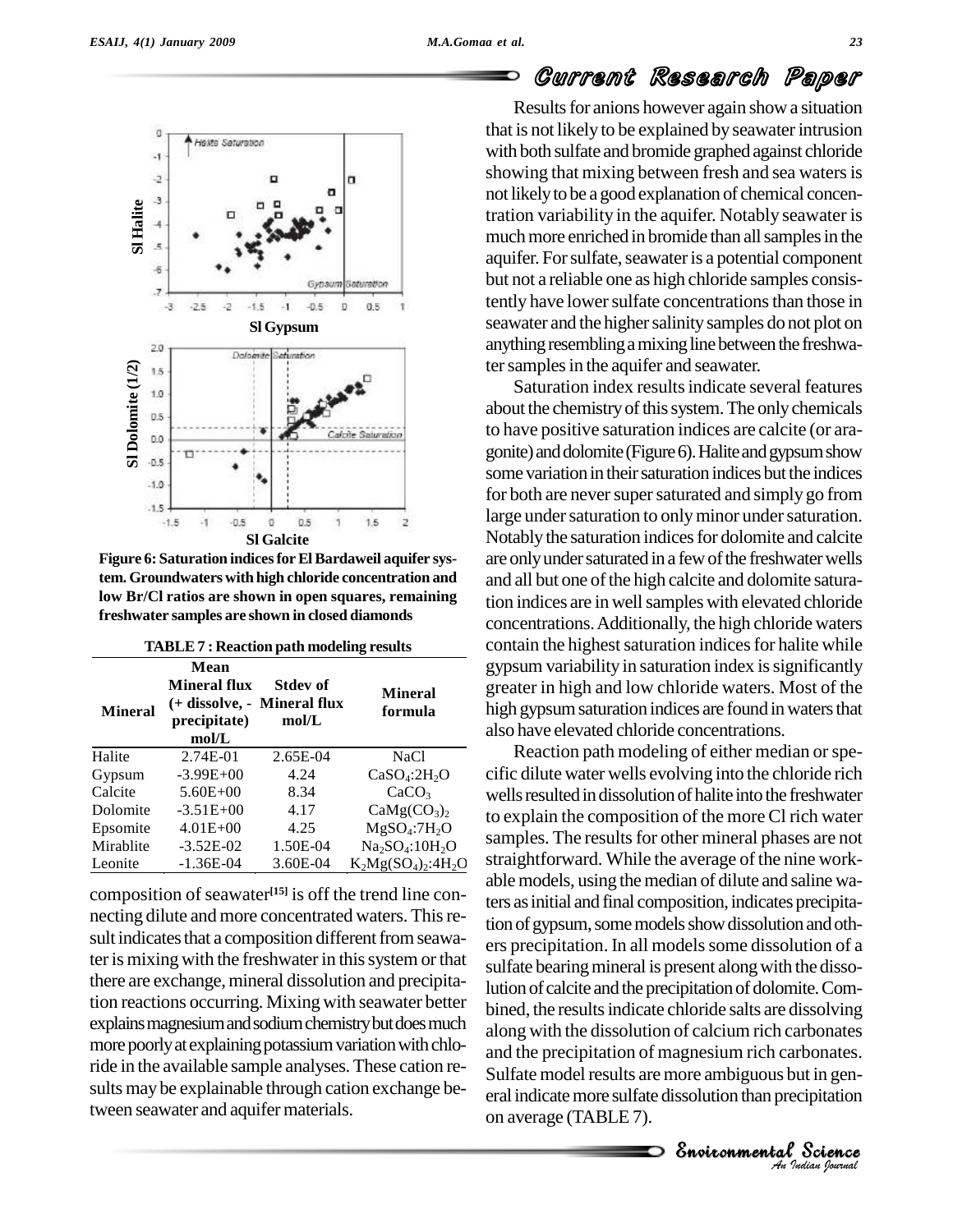## Current Research Paper **DISCUSSION**

#### **Salinity source**

Increases in salinity in this system appear to be due to dissolution of evaporite minerals as opposed to intrusion of seawater. This conclusion can only be drawn by relying on several lines of evidence. First, the hy draulic head of the system does not have a strong correlation to variation in total dissolved solids(Figure 3). Thislack of correlation by itself is not conclusive but indicates that areas of lower hydraulic head where we might expect seawater intrusion to be most evident are not in fact the areas of highest salinity as such a model might indicate (Figure 1 and Figure 2). Second, while some dissolved species such as Mg and Na appear to be either a mixture of salt and fresh waters or of evapoconcentrated water this sort of a mixing and evaporation mechanism falls apart for  $SO_4$  and Br and by inference from there Cl concentration (Figure 5). In particular, the low Br/Cl ratios of high Cl concentration waters (shown in Figure 3) imply that dissolution of Brdepleted evaporite minerals explains the chemical composition of the system.

#### **Chemical evolution**

The reaction path and saturation index modeling done in PHREEQC appears to support the evaporite dissolution hypothesis via several means. First of all, saturation indices for halite become much closer to one for the more Cl rich waters in the system. Second, the reaction path results consistently include halite as one of the most prominent minerals dissolving in this system. Some may view this as a result of the limited mineral assemblage used in our modeling (NaCl is the only Cl bearing salt).While certainlyoversimplified it was found when other chloride salts were included it simply results in dissolution of one salt and precipitation of another with the net chemical change being dissolution of halite. So in the interest of simplicity the more limited mineral assemblage results reported here were utilized.

be dissolving to explain the composition we observe. al scheme the sons<br>splain the comp<br>e piece of evid<br>ocess driving the uifer system.<br>Science We do not intend for our reaction path results to be. a definitive result that is uncontestable but rather we use the results to indicate the sorts of minerals that must They are one more piece of evidence that evaporite talment dissolution is the process driving the chemical evolution of El Bardaweil aquifer system.

#### **Sabkhas and dolomite**

Extensive research has shown that coastal sabkhas are one of the most important environments in the present day where dolomitization of sediments can occur. Most evidence points to interaction between sabkhas and marine water inputs through tidal pumping and subsequent geochemical reactions in which magnesium (from seawater) substitutes for calcium in aragonite and thus results in formation of dolomite in situ<sup>[3]</sup>. Existing studies of sabkhas and the formation of dolomite have focused on a specific setof chemical conditions-circum-neutral pH, sulfide reducing conditions and saturation with respect to gypsum<sup>[6,8,10,13]</sup>. Our system is not saturated with respect to gypsum (Figure 6). Additionally there is little evidence of sulfate reduction within this system considering the increasing sulfate concentrations, a lack of increase in alkalinity in the system in general and with no general correlation between de creasesin gypsumsaturation simultaneousto increases in dolomite saturation. Instead of the more traditional hypothesized pathway of dolomitization occurring in coastal sahbkas with full connection to seawater and tidal forces **[4]** here it appearsthat dolomitization isan ongoing process with the interaction of freshwater recharge with the Mg-rich evaporites left behind in a coastal sabkha from a previous period of land seawater interaction. Our hypothesis here is similar to research in the near coastal zone in the Coorong basin of Australia where it has been demonstrated that evaporating groundwaters are criticalsites of dolomite formation **[17]**, however more recently it has been shown that sulphate reduction is also an important process in the Coorong district of Australia<sup>[18]</sup>, as indicated in this El Bardaweil system sulfate reduction does not appear to be an im portant process.

The evidence justifying this hypothesis is several fold. First, there is a strong positive correlation for calcite and dolomite saturation indices(SI) (Figure 6). Sec ond, many of the SI values for dolomite are greater than one again indicating that the precipitation of dolo mite is possible (Figure 6). Third, the molar ratio of  $Mg/Ca$  in this system is greater than one for 35% (25/ 70) of the samples collected. As stated by Margaritz et al.<sup>[9]</sup> a ratio greater than one for Mg/Ca is a fundamental precondition for dolomitization. While the ratio is often greater than one (sometimes as high as  $12$ ) there is not a specific structure of this ratio relating it to other

*Indian Journal*